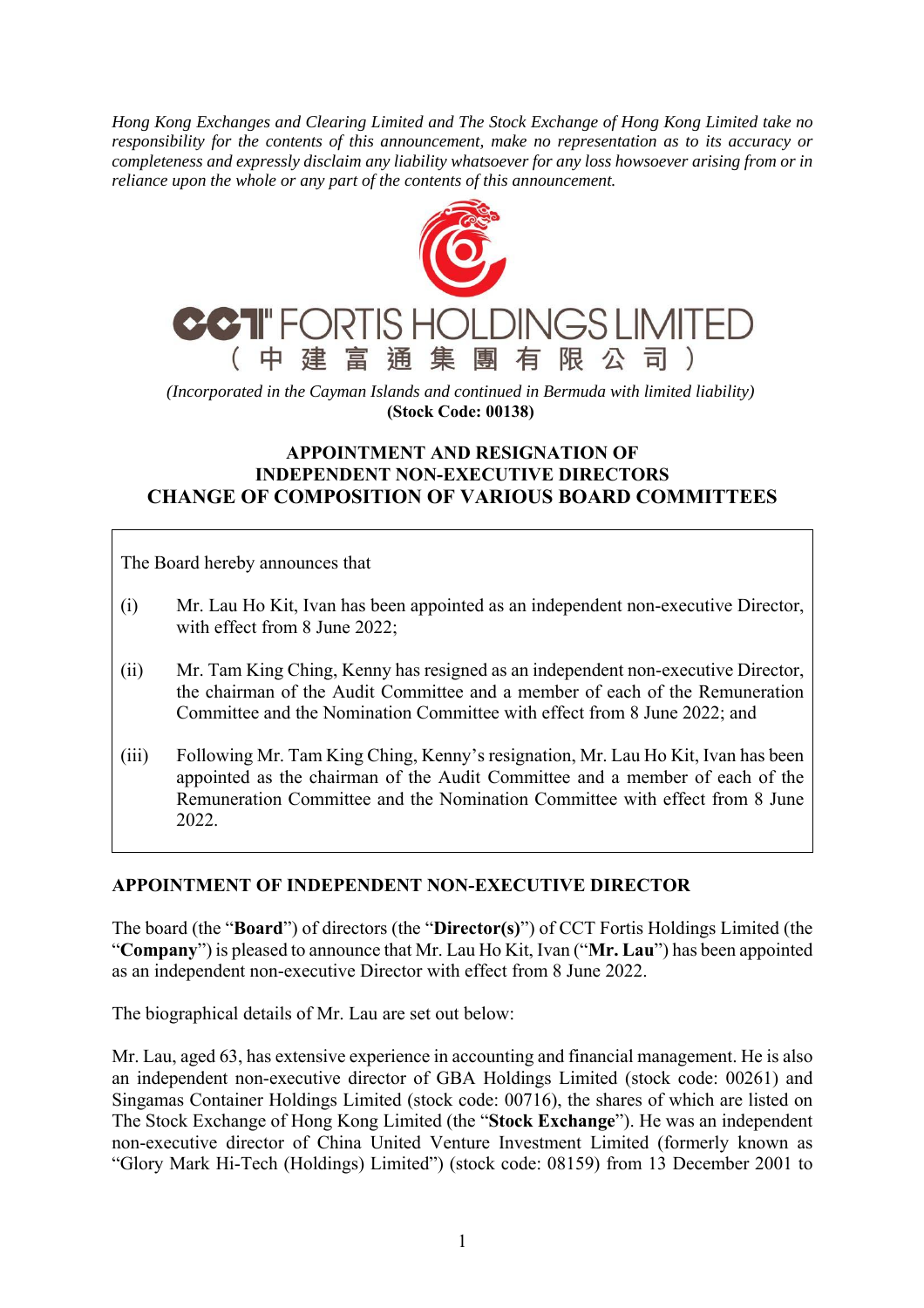1 March 2020. Mr. Lau is a practicing accountant in Hong Kong. Mr. Lau holds a Master's Degree in Professional Accounting and is a member of the Hong Kong Institute of Certified Public Accountants and The Institute of Chartered Accountants in England and Wales.

Mr. Lau has entered into a letter of appointment with the Company for a term of three years commencing from 8 June 2022. His directorship in the Company is subject to retirement by rotation and re-election at the next following annual general meeting of the Company in accordance with the bye-laws of the Company. Mr. Lau is entitled to a Director's fee of HK\$20,000 per month which has been determined by reference to his background, qualifications, experience, level of responsibilities to be undertaken with the Company and prevailing market conditions. Such fee has been recommended by the remuneration committee of the Company (the "**Remuneration Committee**") and approved by the Board and will be reviewed by the Remuneration Committee and the Board on an annual basis.

Save as disclosed above, Mr. Lau has confirmed that he does not (i) hold any other directorships in Hong Kong or overseas listed public companies in the past three years; (ii) hold any other positions with the Company or other members of the group; (iii) have any interests in the shares of the Company or any of its associated corporations within the meaning of Part XV of the Securities and Futures Ordinance (Chapter 571 of the Laws of Hong Kong); and (iv) have any relationship with any Directors, senior management or substantial or controlling shareholders of the Company as defined in the Rules Governing the Listing of Securities on the Stock Exchange (the "**Listing Rules**").

Save as disclosed above, there is no matter relating to the appointment of Mr. Lau that needs to be brought to the attention of the holders of securities of the Company and there is no information that needs to be disclosed pursuant to the requirements of Rules 13.51(2)(h) to (v) of the Listing Rules in connection with the appointment of Mr. Lau.

The Board would like to take this opportunity to welcome Mr. Lau for joining the Board.

## **RESIGNATION OF INDEPENDENT NON-EXECUTIVE DIRECTOR**

The Board hereby announces that Mr. Tam King Ching, Kenny ("**Mr. Kenny Tam**") has resigned as an independent non-executive Director, the chairman of the audit committee (the "**Audit Committee**") and a member of each of the Remuneration Committee and the nomination committee (the "**Nomination Committee**") of the Board with effect from 8 June 2022, due to his personal commitments.

Mr. Kenny Tam has confirmed that he has no disagreement with the Board and that there is no other matter or further information in relation to his resignation that needs to be brought to the attention of the Stock Exchange and the shareholders of the Company (the "**Shareholders**").

The Board would like to take this opportunity to express its appreciation and gratitude to Mr. Kenny Tam for his valuable contributions to the group of the Company during his tenure of office.